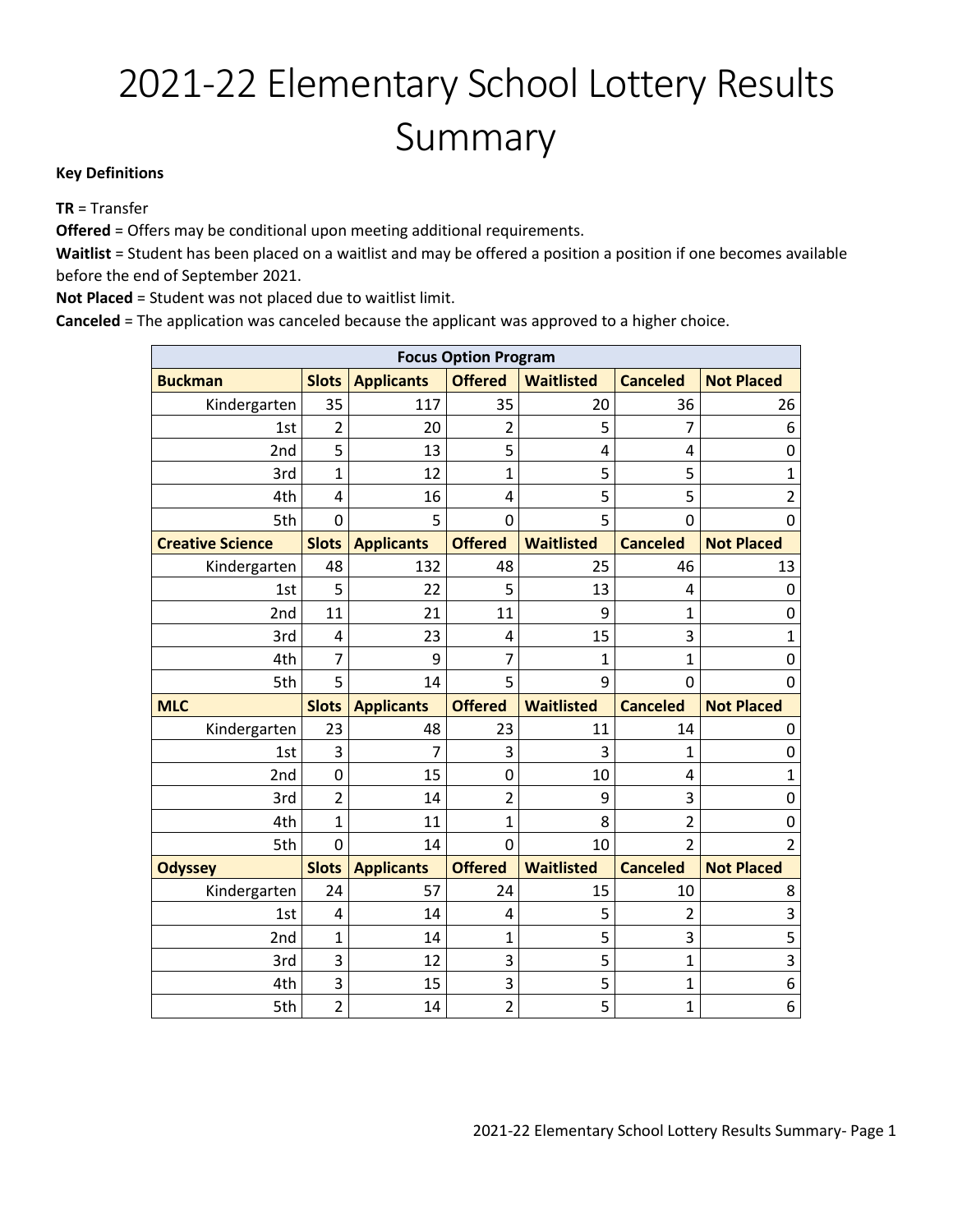| <b>Focus Option Program</b> |              |                   |                |                   |                 |                   |
|-----------------------------|--------------|-------------------|----------------|-------------------|-----------------|-------------------|
| <b>Sunnyside</b>            | <b>Slots</b> | <b>Applicants</b> | <b>Offered</b> | <b>Waitlisted</b> | <b>Canceled</b> | <b>Not Placed</b> |
| Kindergarten                | 15           | 102               | 25             | 15                | 40              | 22                |
| 1st                         | 10           | 17                | 10             | 4                 | 3               |                   |
| 2 <sub>nd</sub>             | 10           | 17                | 10             |                   |                 |                   |
| 3rd                         | 6            | 20                | 6              | 4                 |                 | 3                 |
| Winterhaven                 | <b>Slots</b> | <b>Applicants</b> | <b>Offered</b> | <b>Waitlisted</b> | <b>Canceled</b> | <b>Not Placed</b> |
| Kindergarten                | 24           | 143               | 24             | 15                | 34              | 70                |
| 1st                         | 3            | 32                | 3              | 5                 |                 | 21                |
| 3rd                         | 3            | 25                | 3              |                   | 4               | 18                |

| <b>Dual Language Immersion</b> |                           |                   |                |                   |                 |                   |  |  |
|--------------------------------|---------------------------|-------------------|----------------|-------------------|-----------------|-------------------|--|--|
| <b>Chinese Immersion</b>       |                           |                   |                |                   |                 |                   |  |  |
| <b>Harrison Park</b>           | <b>Slots</b>              | <b>Applicants</b> | <b>Offered</b> | <b>Waitlisted</b> | <b>Canceled</b> | <b>Not Placed</b> |  |  |
| <b>NH Native Chinese</b>       | 12                        | 9                 | 6              | 0                 | 3               | 0                 |  |  |
| <b>NH Native English</b>       | 12                        | 7                 | 3              | $\Omega$          | 4               | 0                 |  |  |
| <b>Woodstock</b>               | <b>Slots</b>              | <b>Applicants</b> | <b>Offered</b> | <b>Waitlisted</b> | <b>Canceled</b> | <b>Not Placed</b> |  |  |
| <b>NH Native Chinese</b>       | 5                         | 5                 | 5              | $\mathbf 0$       | 0               | 0                 |  |  |
| <b>NH Native English</b>       | 20                        | 16                | 14             | 0                 | $\overline{2}$  | 0                 |  |  |
| <b>TR Native Chinese</b>       | 23                        | 27                | 23             | $\overline{0}$    | 4               | 0                 |  |  |
| TR Native English              | 4                         | 15                | 4              | 9                 | $\overline{2}$  | 0                 |  |  |
|                                | <b>Japanese Immersion</b> |                   |                |                   |                 |                   |  |  |
| <b>Richmond</b>                | <b>Slots</b>              | <b>Applicants</b> | <b>Offered</b> | <b>Waitlisted</b> | <b>Canceled</b> | <b>Not Placed</b> |  |  |
| Native English                 | 68                        | 103               | 68             | 14                | 21              | 0                 |  |  |
| Native Japanese                | 36                        | 23                | 23             | 0                 | 0               | 0                 |  |  |
|                                | <b>Russian Immersion</b>  |                   |                |                   |                 |                   |  |  |
| <b>Kelly</b>                   | <b>Slots</b>              | <b>Applicants</b> | <b>Offered</b> | <b>Waitlisted</b> | <b>Canceled</b> | <b>Not Placed</b> |  |  |
| Native English                 | 22                        | 5                 | 3              | 0                 | 2               | 0                 |  |  |
| <b>Native Russian</b>          | 22                        | 4                 | 4              | $\Omega$          | $\Omega$        | $\Omega$          |  |  |
| <b>MLK</b>                     | <b>Slots</b>              | <b>Applicants</b> | <b>Offered</b> | <b>Waitlisted</b> | <b>Canceled</b> | <b>Not Placed</b> |  |  |
| Albina HS                      | 15                        | 7                 | 6              | $\mathbf 0$       | 1               | 0                 |  |  |
| <b>Current MLK</b>             | 6                         | 5                 | 4              | 0                 | 1               | 0                 |  |  |
| <b>Native Chinese</b>          | 4                         | 6                 | 3              | $\overline{0}$    | 3               | 0                 |  |  |
| Native English                 | 23                        | 29                | 22             | $\Omega$          | 7               | 0                 |  |  |
| <b>Vietnamese Immersion</b>    |                           |                   |                |                   |                 |                   |  |  |
| <b>Rose City Park</b>          | <b>Slots</b>              | <b>Applicants</b> | <b>Offered</b> | <b>Waitlisted</b> | <b>Canceled</b> | <b>Not Placed</b> |  |  |
| Native English                 | 24                        | 16                | 14             | 0                 | 2               | 0                 |  |  |
| <b>Native Vietnamese</b>       | 24                        | 13                | 13             | 0                 | 0               | 0                 |  |  |